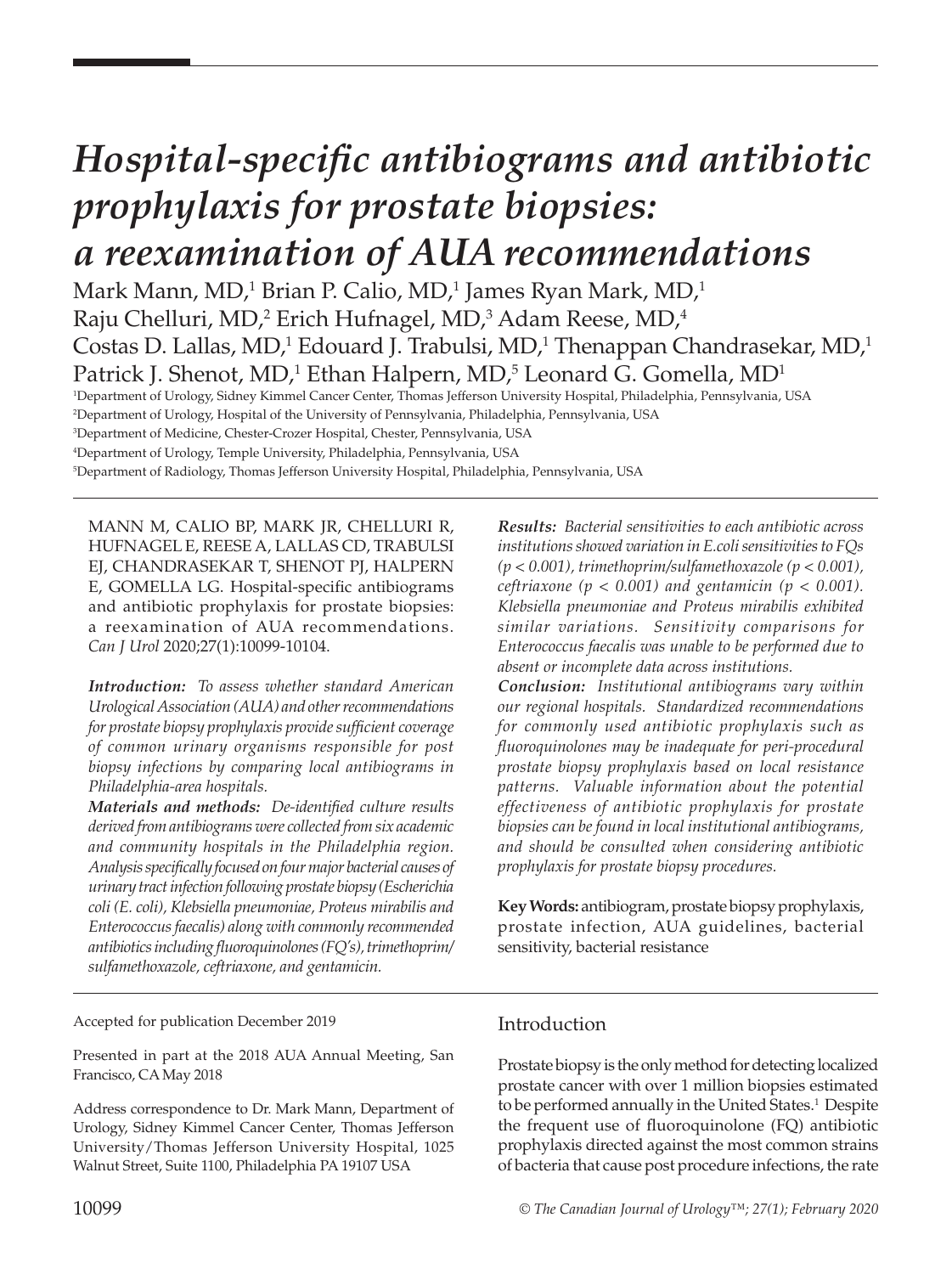of infectious complications encountered from transrectal ultrasound-guided prostate biopsy is estimated at 1%- 6%.1-3 A single dose of oral FQ or first, second or thirdgeneration cephalosporins in accordance with American Urological Association (AUA) recommendations are recommended as drugs of choice for the prevention of post-biopsy infection.<sup>46</sup> Studies have demonstrated the efficacy of prophylactic antibiotics prior to prostate biopsy in reducing rates of bacteriuria, bacteremia, fever, UTI and hospitalization compared to non-treated controls.7

In recent years, however, the rate of post-biopsy infections have increased, in part due to a high prevalence of FQ-resistant E. Coli, the most common pathogen found in post-biopsy infections.<sup>8-10</sup> The Food and Drug Administration has since decreed that quinolone antibiotics should only be used in patients who have "no alternative".<sup>11</sup> This information led the Canadian Urological Association (CUA) to recommend providers consult local hospital antibiograms to inform providers on their choice of antibiotic prophylaxis, rather than risk suboptimal antibiotic coverage in the ever-changing landscape of antibiotic resistance with specific antibiotic of choice type of recommendations.<sup>7</sup> Hospital antibiograms represent a periodic summary of antimicrobial susceptibilities of bacterial isolates evaluated in the hospital's clinical microbiology lab.<sup>12</sup> This data is often used to assess local susceptibility rates, to aid in selecting empiric antibiotic therapy, and to monitor resistance patterns over time in an institution. A 2017 literature review by Liss et al encompassing 346 articles concluded that post-biopsy infection risk assessment including consultation of local antibiograms should be recommended.<sup>13</sup> In spite of these broad discussions of antibiograms and antibiotic resistance, to date, no study has specifically evaluated this data in determining antibiotic use in the setting of prostate biopsy prophylaxis recommendations.

TABLE 1. **Antibiogram data from six hospitals in the greater Philadelphia area. Three common bacterial causes of post-prostate biopsy infection were compared for sensitivities to four common antibiotics used to treat post biopsy infection. Bacterial sensitivities are shown here ranked in descending order (left to right) according to percentage of bacteria exhibiting sensitivity to the antibiotics.** 

| <b>Bacterial</b><br><b>Strain</b> | Institution      | Highest<br>sensitivity $\left(\frac{0}{0}\right)$ |                   | $2^{nd}$ (%)   |                   | $3^{rd}$ (%)   |                 | $4^{th}$ (%)   |
|-----------------------------------|------------------|---------------------------------------------------|-------------------|----------------|-------------------|----------------|-----------------|----------------|
| Escherichia A<br>coli             |                  | CTX (91.0)                                        | >                 | GM (88.9)      | $\geq$            | TMP/SMX (70.0) | $\mathord{>}^*$ | FQ(68.8)       |
|                                   | B                | CTX (93.0)                                        | $\geq$            | GM (91.0)      | >                 | FQ(80.0)       | $\geq$          | TMP/SMX (75.9) |
|                                   | C                | GM (88.9)                                         | $\!\!\!=\!\!\!\!$ | CTX (86.9)     | $\geq$            | FQ(68.0)       | $>^*$           | TMP/SMX(68.0)  |
|                                   | D                | CTX (96.0)                                        | >                 | GM (92.9)      | >                 | FQ (77.9)      | $\geq$          | TMP/SMX (73.0) |
|                                   | E                | CTX (89.0)                                        | $=$               | GM (87.9)      | >                 | FQ(69.2)       | $>^*$           | TMP/SMX (69.2) |
|                                   | F                | CTX (97.7)                                        | $\!\!\!=\!\!\!\!$ | GM (94.9)      | >                 | FQ (79.9)      | $>^*$           | TMP/SMX (76.9) |
| Klebsiella                        | $\mathsf{A}$     | GM (92.0)                                         | >                 | CTX (80.9)     | $=$               | FQ (77.9)      | $>^*$           | TMP/SMX (75.9) |
| pneumoniae B                      |                  | GM (94.9)                                         | $\quad =$         | FQ (93.9)      | $=$               | CTX (92.9)     | $\geq$          | TMP/SMX (83.9) |
|                                   | C                | GM (94.7)                                         | $\geq$            | FQ(86.1)       | $=$               | CTX (83.9)     | $>^*$           | TMP/SMX (82.1) |
|                                   | D                | GM (98.9)                                         | $\!\!\!=\!\!\!\!$ | CTX (96.2)     | $=$               | FQ(90.7)       | $>^*$           | TMP/SMX (90.0) |
|                                   | E                | GM (93.0)                                         | >                 | FQ (89.9)      | $=$               | CTX (88.0)     | $>^*$           | TMP/SMX (87.0) |
|                                   | F                | GM (100.0)                                        | $=$               | CTX (96.5)     | $=$               | FQ (95.6)      | $>^*$           | TMP/SMX (89.4) |
| Proteus                           | $\overline{A}$   | CTX (95.9)                                        | $\geq$            | GM (91.0)      | $\geq$            | TMP/SMX(83.0)  | $\geq$          | FQ(70.8)       |
| mirabilis                         | $\boldsymbol{B}$ | CTX (96.0)                                        | $\quad = \quad$   | GM (93.8)      | $=$               | FQ(90.0)       | $\geq$          | TMP/SMX(86.9)  |
|                                   | C                | CTX (90.6)                                        | $=$               | GM (87.8)      | $=$               | TMP/SMX(81.2)  | $\geq$          | FQ (74.0)      |
|                                   | D                | CTX (98.7)                                        | $\geq$            | GM (91.7)      | >                 | TMP/SMX (82.3) | $>^*$           | FQ (72.8)      |
|                                   | E                | GM (90.1)                                         | $\,>$             | TMP/SMX (78.1) | $\!\!\!=\!\!\!\!$ | CTX (76.8)     | $\geq$          | FQ(67.8)       |
|                                   | F                | CTX (100.0)                                       | $=$               | GM (94.6)      | $=$               | TMP/SMX (89.2) | $>^*$           | FQ(85.1)       |
|                                   |                  |                                                   |                   |                |                   |                |                 |                |

Institutions: [A]: Thomas Jefferson University Hospital; [B]: Hospital of the University of Pennsylvania; [C]: Temple University Hospital; [D]: Einstein Healthcare; [E]: Cooper University; [F]: Crozer-Chester Medical Center

Antibiotics: [CTX]: ceftriaxone; [GM]: gentamicin; [FQ]: fluoroquinolone; [TMP/SMX]: trimethoprim sulfamethoxazole

[>]: sensitivity to antibiotic (left) is significantly greater than sensitivity to antibiotic (right)

[=]: sensitivity to antibiotic (left) is non-significantly greater than sensitivity to antibiotic (right)

[\*]: sensitivity to antibiotic (left) is non-significantly greater than sensitivity to antibiotic (right); however, sensitivity to antibiotic (right) is significantly lower than antibiotic with highest sensitivity (far left)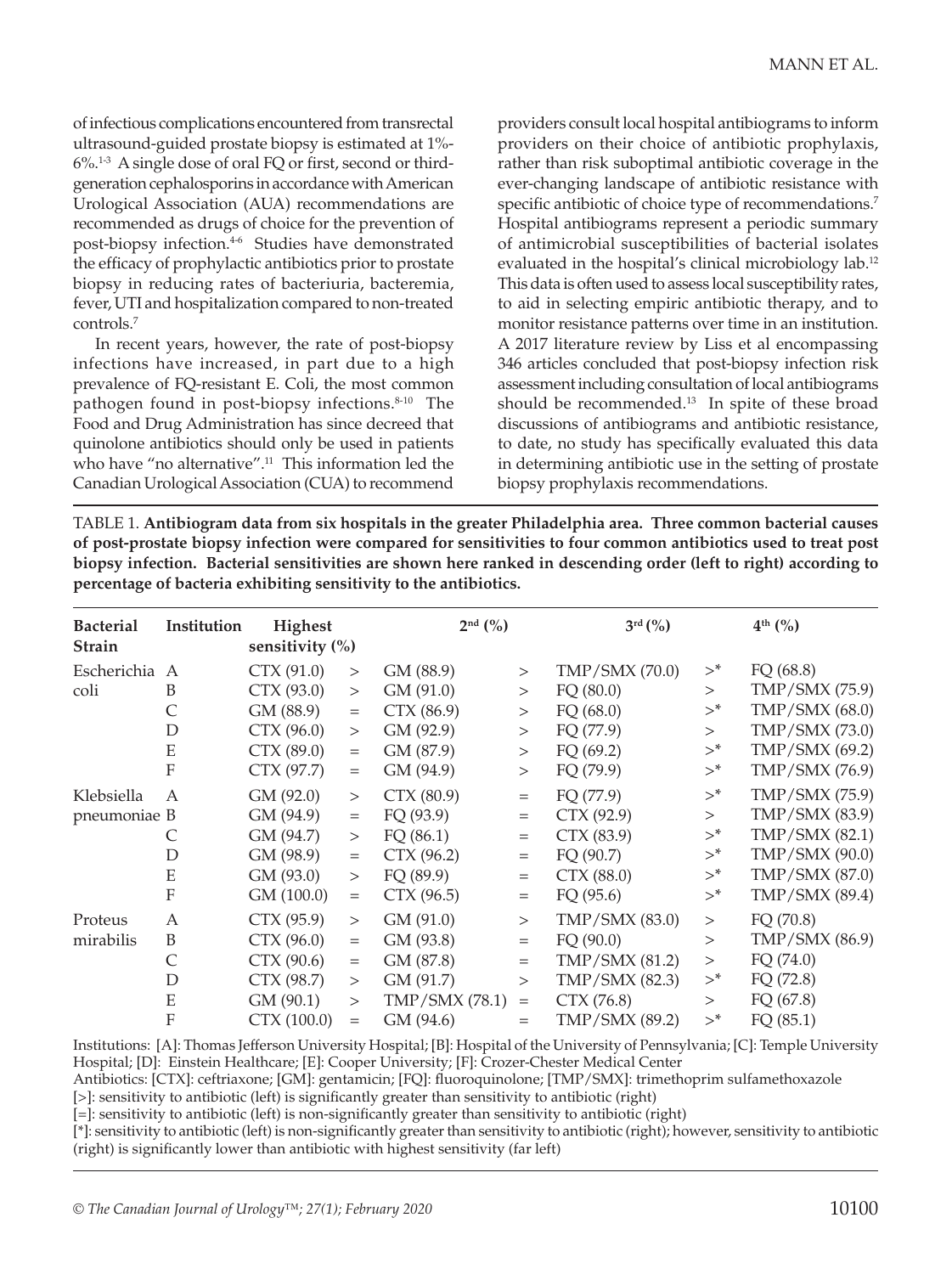Hospital-specific antibiograms and antibiotic prophylaxis for prostate biopsies: a reexamination of AUA recommendations

We analyzed antibiogram data from six hospitals servicing the Philadelphia metropolitan area and compared resistance patterns of the most common pathogens encountered in reported transrectal prostate biopsy infections to antibiotics routinely recommended for prostate biopsy prophylaxis. The goal was to provide information on how standard recommendations for transrectal biopsy antibiotic prophylaxis would compare to resistance patterns across several hospitals.

## Materials and methods

Six academic and community healthcare centers servicing the greater Philadelphia-Delaware Valley area (Thomas Jefferson University, University of Pennsylvania, Temple University, Einstein Healthcare, Cooper University Hospital and Crozer-Chester Medical Center) were included in the study. A representative from each of the six institutions was responsible for procuring and providing the institution's most current antibiogram data.

De-identified bacterial culture results derived from the available antibiograms were collected from each institution. The four most common uropathogens were compared across institutions for sensitivities to the commonly recommended antibiotics for prophylaxis in prostate biopsies (FQ, trimethoprim/ sulfamethoxazole, gentamicin, and ceftriaxone). The data analysis focused on the following bacterial strains: E.coli, Klebsiella pneumoniae, and Proteus mirabilis, as these represent the most common infectious bacterial agents associated with prostate biopsy. $14$ 

For five institutions, raw data, including number of cultures studied for each bacterium was available. One institution provided percentage of bacterial sensitivities without number of total cases.

Pearson Chi-square test was used to compare sensitivities to determine if significant variation was present across institutions. Analysis was performed for each of the four bacteria's sensitivities to each of the four antibiotics, for a total of 16 separate analyses.



**Figure 1.** Antibiogram data from six hospitals in the greater Philadelphia area. Sub-figures A, B, and C presents individual hospital percent sensitivities in the x-axis to antibiotics of isolates per institution by bacterium. Sub-Figure C displays combined individual hospital percent sensitivities in the x-axis to antibiotics of isolates per institution by bacterium and antibiotic.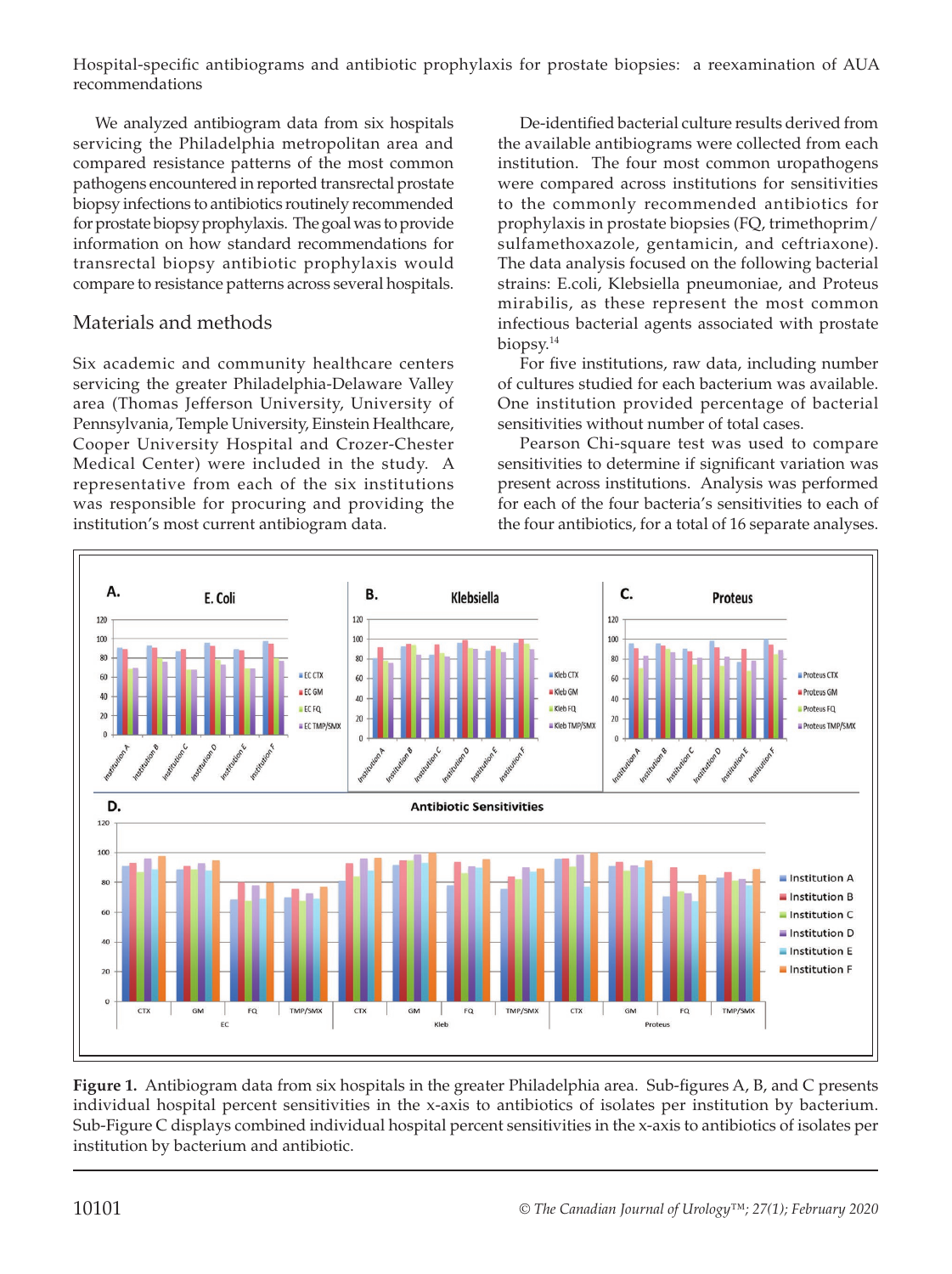#### Results

Results are presented in Table 1 and Figure 1. Out of 16,503 total bacterial cultures with sensitivity, 10,974 were E. Coli, 3,750 were Klebsiella and 1,779 were Proteus. E. coli had the greatest average sensitivity to ceftriaxone (92.3%) of the antibiotics studied across all institutions. Gentamicin sensitivity was next highest (90.8%) and FQ sensitivity was third (74.3%). Statistically significant variation in E. coli sensitivity to FQ ( $p < 0.001$ ), trimethoprim/ sulfamethoxazole (p < 0.001), ceftriaxone  $(p < 0.001)$  and gentamicin  $(p < 0.001)$  was observed between all institutions. Enterococcus faecalis sensitivity to > 1 antibiotic was unavailable at all six institutions.

Of the four antibiotics studied, bacteria had the highest sensitivity to current AUA recommended antibiotics (ceftriaxone, FQ) in just 55.6% of bacterial isolates across all institutions. Bacterial cultures demonstrated the least sensitivity to FQs in 33.3% of cases, and was ranked either  $3<sup>rd</sup>$  or  $4<sup>th</sup>$  in terms of sensitivity in 83% of cases.

#### Discussion

Our findings suggest that routine prophylaxis for prostate biopsies using AUA recommended FQs might not be the best choice for the top three pathogenic organisms in all of the local antibiograms in the Philadelphia area hospitals studied. Additionally, cephalosporins, the alternative AUA-recommended top choice, represented by ceftriaxone in our study, was the sole best option in only 50% of antibiograms for the most common organism (E. Coli) in this series. However, the additional AUA recommendation of culture-directed antibiotic prophylaxis are supported as the antibiograms more clearly inform antibiotic choice. Using the pre biopsy culture results many allow urologists to decrease the chance of encountering bacterial resistance than by using algorithmic decisionmaking alone.

With over a million prostate biopsies estimated to be performed annually in the United States, the significant rise in antibiotic-resistant bacteria has become a major concern. This increasing resistance is even noted with our antibiotics of last resort such as carbapenem-resistant Enterobacteriaceae  $(including E. coli and Klebsiella species).$ <sup>1</sup> One of the reasons cited for this rise in resistances is suspected overuse of antibiotics in humans and in the livestock industries. The World Health Organization has shown detectable levels of antibiotics in municipal

water supplies, and with this exposure to the public, the process of bacteria becoming resistant is compounded by factors such as over-prescribing of antibiotics. $1,15$  Not surprisingly, a Canadian study of 75,000 patients who underwent prostate biopsy found a 400% increase in hospitalizations for infection from 1996 to 2005.16 With the significant rise in resistance and concurrent rise in infectious complications after prostate biopsy, increased attention should be given to recommendations that guide our selection of prophylactic antibiotics.

In response to the increasing infection rates, recent studies have focused on novel ways to tailor and perhaps steward antibiotic use with pre procedure urine cultures or rectal culture swabs. Using data from the Michigan Urological Surgery Improvement Collaborative (MUSIC) registry in Michigan, they noted that many of the hospital related infections with prostate biopsy could be avoided by implementing new protocols (e.g. culture specific or augmented antibiotic prophylaxis).17 A study by Duplessis et al, analyzed 235 rectal swabs from patients before prostate biopsy to check for FQ resistance. Of those evaluated, 32 (14%) had FQ resistant isolates.<sup>18</sup> Similar results were observed in a study by Cohen et al, which reported on the rectal swabs of 637 men and observed that 23.4% of patients harbored strains of FQ resistant E. coli.<sup>19</sup> In this study the authors also concluded that number of prior biopsies is not significantly associated with bacterial resistance. These studies finding high resistance in rectal flora, the cause of most post prostate biopsy infections. This is consistent with the our local antibiogram resistance patterns and supports our findings of common resistance to the specific AUA recommended antibiotic prostate biopsy prophylaxis options. Using these recommended agents, nearly a quarter of patients treated with FQs might be at risk for infection due to bacterial resistance.

Recognizing the need for guidance on urologyspecific antimicrobial prophylaxis, the AUA formed a Committee lead By Dr. Stuart Wolf that created the AUA's 2008 "Best Practice Policy Statement on Urologic Surgery Antimicrobial Prophylaxis",<sup>18</sup> wherein the AUA developed nationwide recommendations for urologic procedures including prostate biopsy prophylaxis. These recommendations for broad gramnegative coverage in the form of FQ administered prior to biopsy, with these recommendations were expanded to include cephalosporins for increased coverage.<sup>12</sup> By 2013, in the face of worsening bacterial resistance to FQs, the European Urological Association (EAU) officially acknowledged that in regard to prostate biopsy prophylaxis the "choice of regimens remains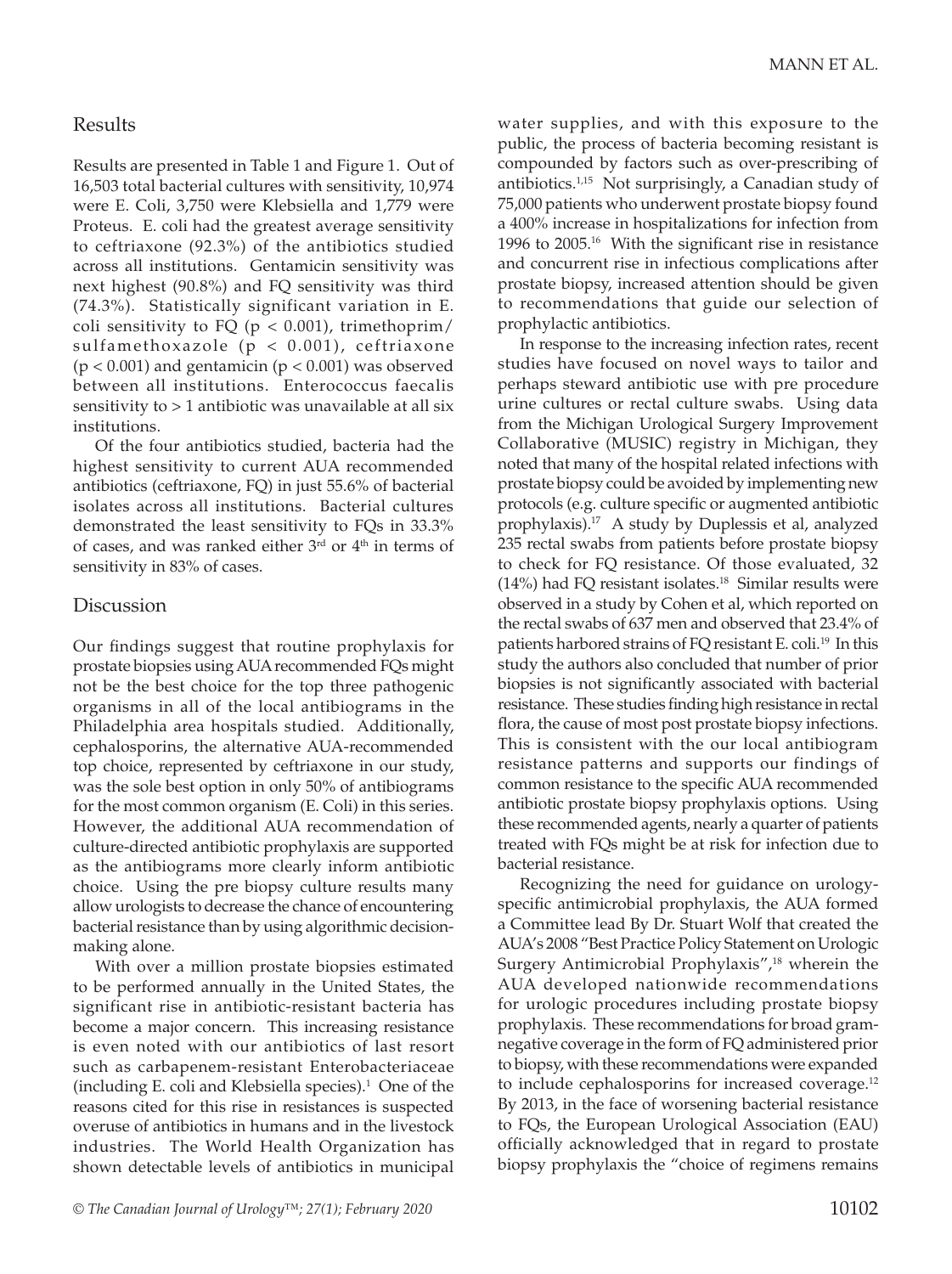Hospital-specific antibiograms and antibiotic prophylaxis for prostate biopsies: a reexamination of AUA recommendations

debatable".20 However, our study of Philadelphia area institutions found significant variations in antibiotic sensitivity for each of the most common pathogens limiting applicability of using a standardized regimen. Importantly, in none of our local antibiograms analyzed were FQs the most effective prophylactic choice.

Our study has a number of limitations. Antibiograms' tracking of resistance trends has some limitations as they snapshot bacterial culture sensitivity profiles, and cannot account for rapidly developing changes in sensitivities and resistances. Our study is limited in that not all of the institutional antibiograms are updated annually leading to potential confounding from different years being analyzed. Furthermore, differing antibiotic use and stewardship patterns may cause differing bacterial sensitivities and this may explain the antibiogram differences both between institutions. Another potential limitation is that the local antibiograms used in this study do not provide information on patient age or other factors that may play a role on the incidence of antibiotic resistance. Further, our data is representative of the Philadelphia area and may not be generalizable to the rest of the United States. Lastly, no data was available on specific clinical outcomes related to trans-rectal prostate biopsy infection rates. Despite these limitations, it is possible to draw valuable conclusions from the sensitivity information present between hospitals and between antibiotics. Although our data questions the use of standardized antibiotic regimen, with stewardship in the use of antibiotics increasingly similar sensitivities may be seen in the future.

The differences we observed within the antibiogram profiles indicate that recommendations for standardized antibiotic prophylaxis may not be optimum even within a relatively small geographic area such as ours. Within our own region, there were high resistance levels to AUA recommended antibiotics of choice, but also variations between institutional antibiograms. Validation of our observations and nation-wide research is needed to evaluate if similar findings exist in other regions. In theory using local institutional antibiograms, providers can prescribe antibiotic regimens that may provide better antimicrobial coverage and improved efficacy than following AUA guidelines that may be based on older and nation-wide average sensitivity data.

This approach potentially carries several advantages. Infections associated with prostate biopsy can lead to urosepsis in rare cases, and thus any precaution to avoid potentially fatal downstream effects from infection should be pursued. Further, tailoring antibiotics with bacterial sensitivities would help combat the growing problem of increased bacterial resistances, which

threatens many specialties and procedures, and would help to reduce the development of multidrug-resistant organisms. The variation in sensitivity observed across our institutions reinforces the concept of consulting hospital-specific antibiograms over broad regional or national recommended regimens. The AUA white paper includes consideration of culture-directed antibiotics and express concern with considering antibiograms as representative of outpatient flora. However, the counter argument, that those floras that are found in culture results are more likely to represent the pathogenic strains is equally valid.

### Conclusions

Hospital-specific antibiograms provide valuable information about bacterial sensitivities that may inform the use of prophylactic antibiotics for ultrasound directed prostate biopsies. There are increasing concerns for using FQs, the most commonly recommended antibiotic for prostate biopsy prophylaxis. Further investigations should examine infection rates from biopsy specific urine and rectal cultures, and the broader public health cost impact in tailoring antibiotic choice to local antibiogram sensitivities.  $\Box$ 

#### References

- 1. Loeb S, Carter HB, Berndt SI, Ricker W, Schaeffer EM. Complications after prostate biopsy: data from SEER-Medicare. *J Urol* 2011;186(5):1830-1834.
- 2. Loeb S, Vellekoop A, Ahmed HU et al. Systematic review of complications of prostate biopsy. *Eur Urol* 2013;64(6):876-892.
- 3. Brewster DH, Fischbacher CM, Nolan J, Nowell S, Redpath D, Nabi G. Risk of hospitalization and death following prostate biopsy in Scotland. *Public Health* 2017;142:102-110.
- 4. Zani EL, Clark OA, Rodrigues Netto N Jr. Antibiotic prophylaxis for transrectal prostate biopsy. *Cochrane Database Syst Rev* 2011;11(5):CD006576.
- 5. Togo Y, Yamamoto S. Prevention of infectious complications after prostate biopsy procedure. *Int J Urol* 2017;24(7):486-492.
- 6. Wolf JS, Bennett CJ, Dmochowski RR, Hollenbeck BK, Pearle MS, Schaeffer AJ. Best practice policy statement on urologic surgery antimicrobial prophylaxis. *J Urol* 2008;179(4):1379-1390.
- 7. Mrkobrada M, Ying I, Mokrycke S et al. CUA Guidelines on antibiotic prophylaxis for urologic procedures. *Can Urol Assoc J* 2015;9(1-2):13-22.
- 8. Lundstrom KJ, Drevin L, Carlsson S et al. Nationwide population based study of infections after transrectal ultrasound guided prostate biopsy. *J Urol* 2014;192(4):1116-1122.
- 9. Hadway P, Barrett LK, Waghorn DJ et al. Urosepsis and bacteraemia caused by antibiotic-resistant organisms after transrectal ultrasonography-guided prostate biopsy. *BJU Int* 2009;104(11):1556-1558.